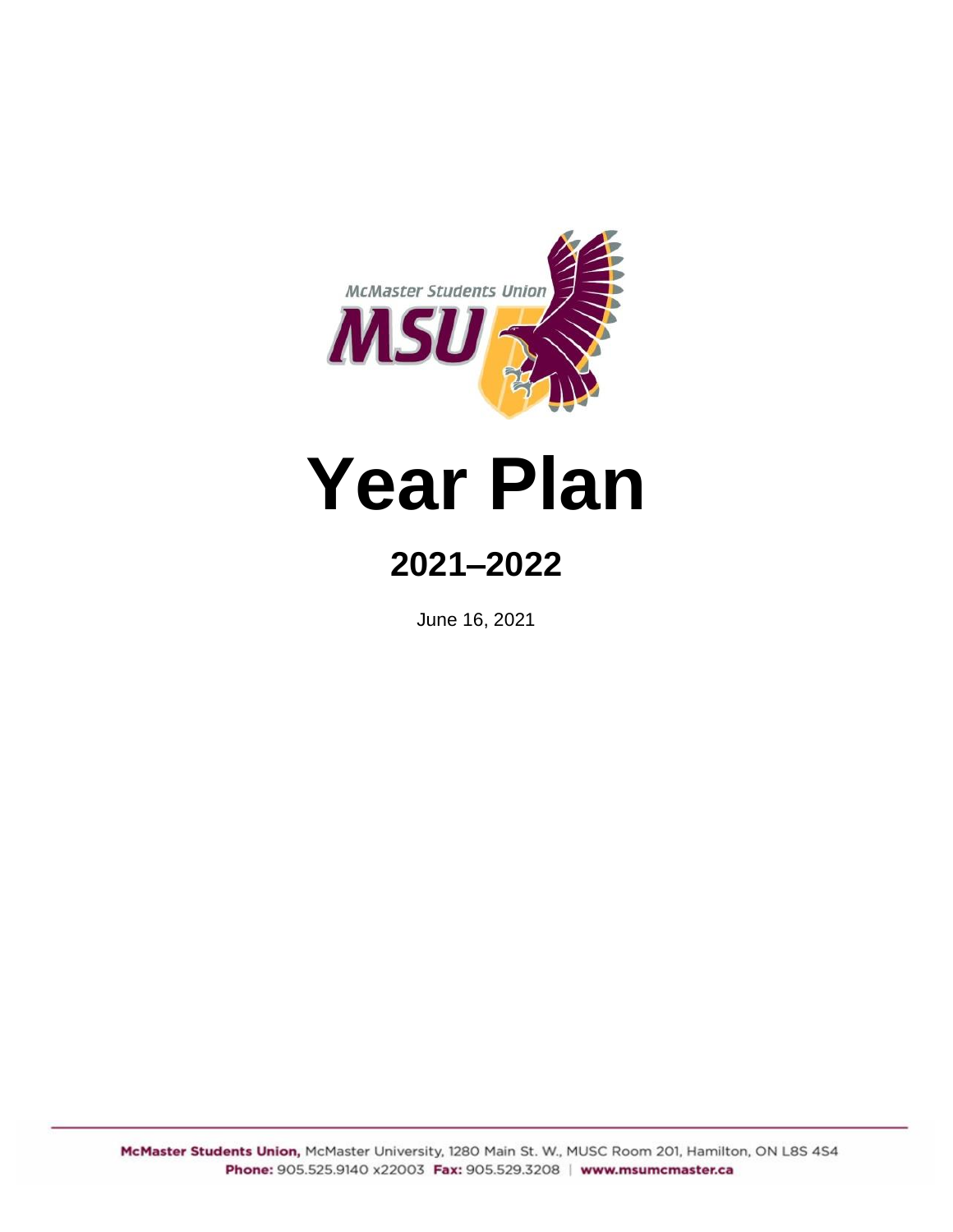

## **Table of Contents**

<span id="page-1-0"></span>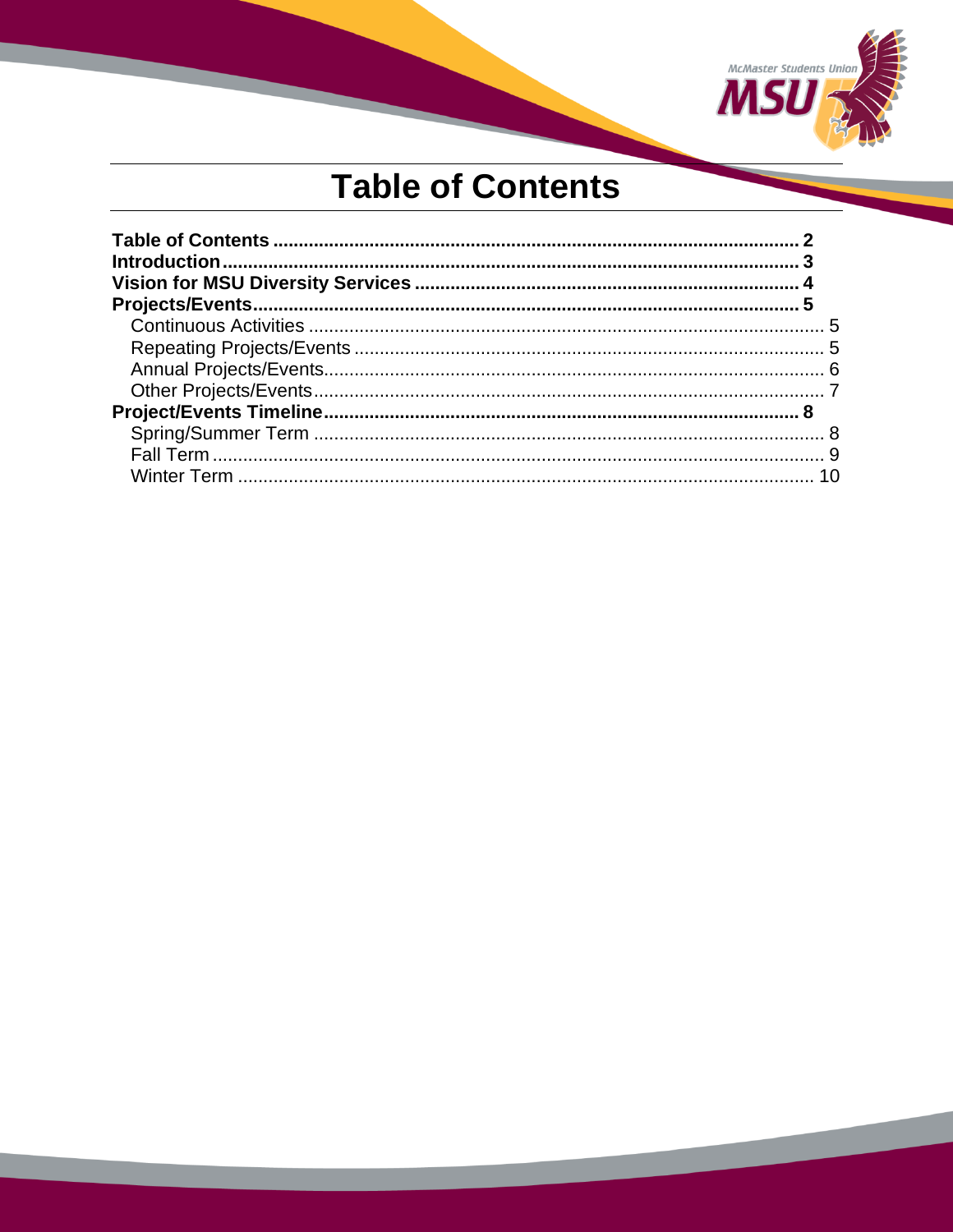

#### <span id="page-2-0"></span>Hello,

My name is Sofia Palma Florido, and I am elated to be taking on the responsibility of being the Director of Diversity Services this coming year. The existence of Diversity Services has been a beacon of light in my undergraduate experience. It has guided my growth and learning (and unlearning) as a racialized woman and leader. The role that the Service plays in the greater McMaster community is something I have always wanted to partake in since the beginning of my time at the university.

The Service's heart for advocacy and change is guided by its "by us, for us" structure. Its events, campaigns, workshops and programming are created by those with lived experience in the matter. This ensures that everything that we do and put out into the community is intentional and relevant. For this reason, it is my goal to rebrand the Service to represent what it is with specificity and intentionality.

The plan below is merely a skeleton of what we expect the Service to be for the year since our team is still incomplete. I am excited to hire a team that will bring a new and sharper meaning to what the Service is and stands for.

I look forward to a year of growth and healthy change.

[Diversity@msu.mcmaster.ca](mailto:Diversity@msu.mcmaster.ca) Sofia Palma Florido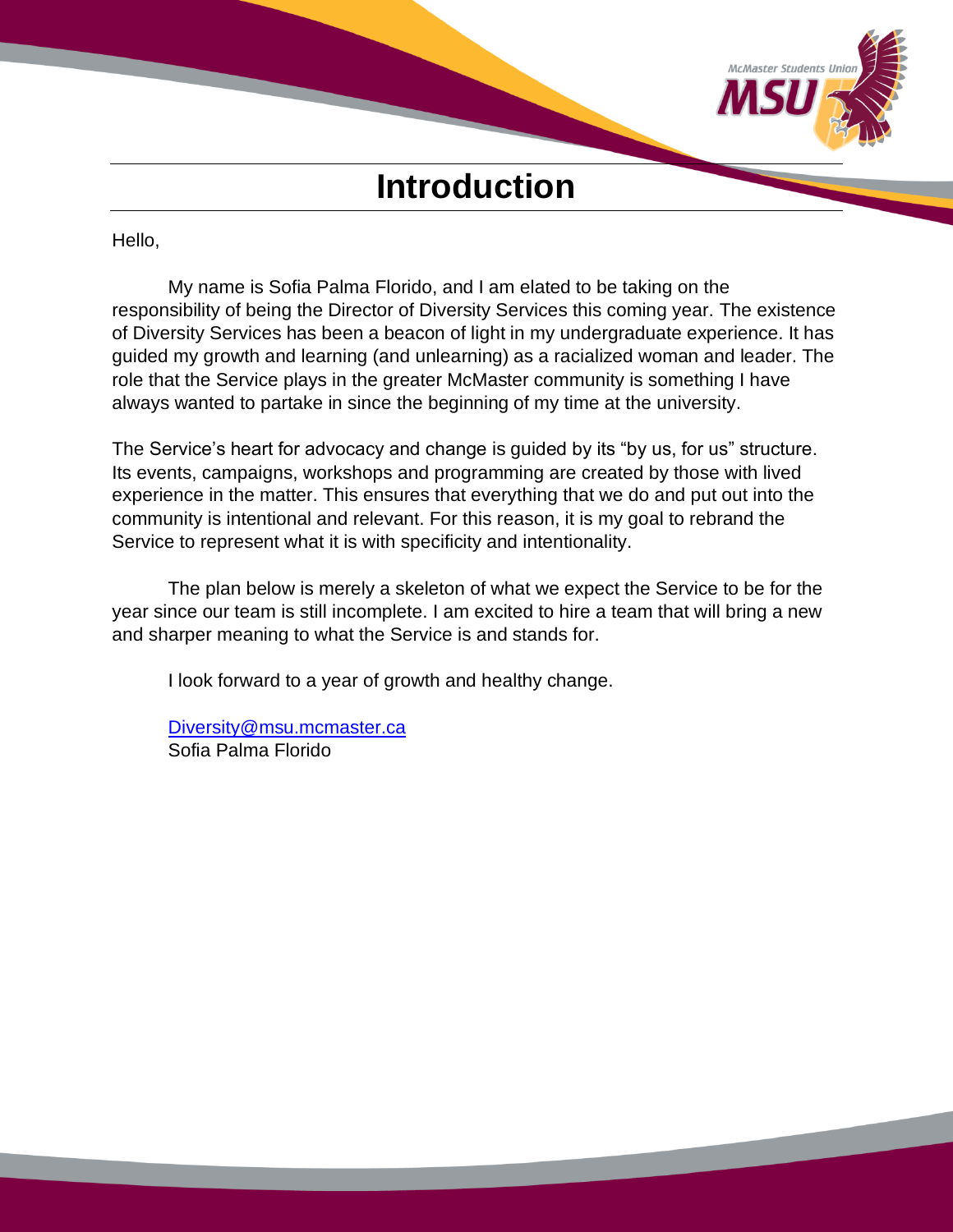

## **Vision for MSU Diversity Services**

<span id="page-3-0"></span>Our vision for the diversity services is for it to be a space of intention and place within McMaster University. Further details will be fleshed out when our executive and volunteers are hired. We want to leave as much room as there can be for each of their creative drives to guide our year. With that said, our year will focus on three pillars, specificity, place, and advocacy.

"Diversity", as a term, lost its meaning at least half a decade ago. Therefore we wish to rebrand our service. We want to be intentional about our work, who it is by and who it is for. The mandate of Diversity Services is one for racial and religious justice. Within this falls the fight for spaces of equity for those commonly "othered" cultural, ethnic, racial, faith, spiritual, and religious backgrounds. We want this to be clear.

Diversity Services is a place that will advocate for change in the name of the marginalized populations at McMaster and that will hold the institution accountable for spearheading and enacting those changes. It will also hold the university accountable for doing so collaboratively with the students affected. We understand that as a studentrun service the Director and Assistant Director, as well as the incoming executives and volunteers, hold a great power to make change – we "share a seat at the table". However, we also understand that we cannot and should not be tasked with building the table.

Everything outlined in this document can and will only manifest with the support and enablement of the MSU and McMaster University. However, while having these events, seminars, and collaborations planned and executed, we will continue to hold the university and student union accountable for their role in making and keeping McMaster University spaces safe and equitable for all McMaster community members. This is all to say that the existence of Diversity Services is not an absolution of the responsibility that the university and the student union have to its racialized and marginalized populations.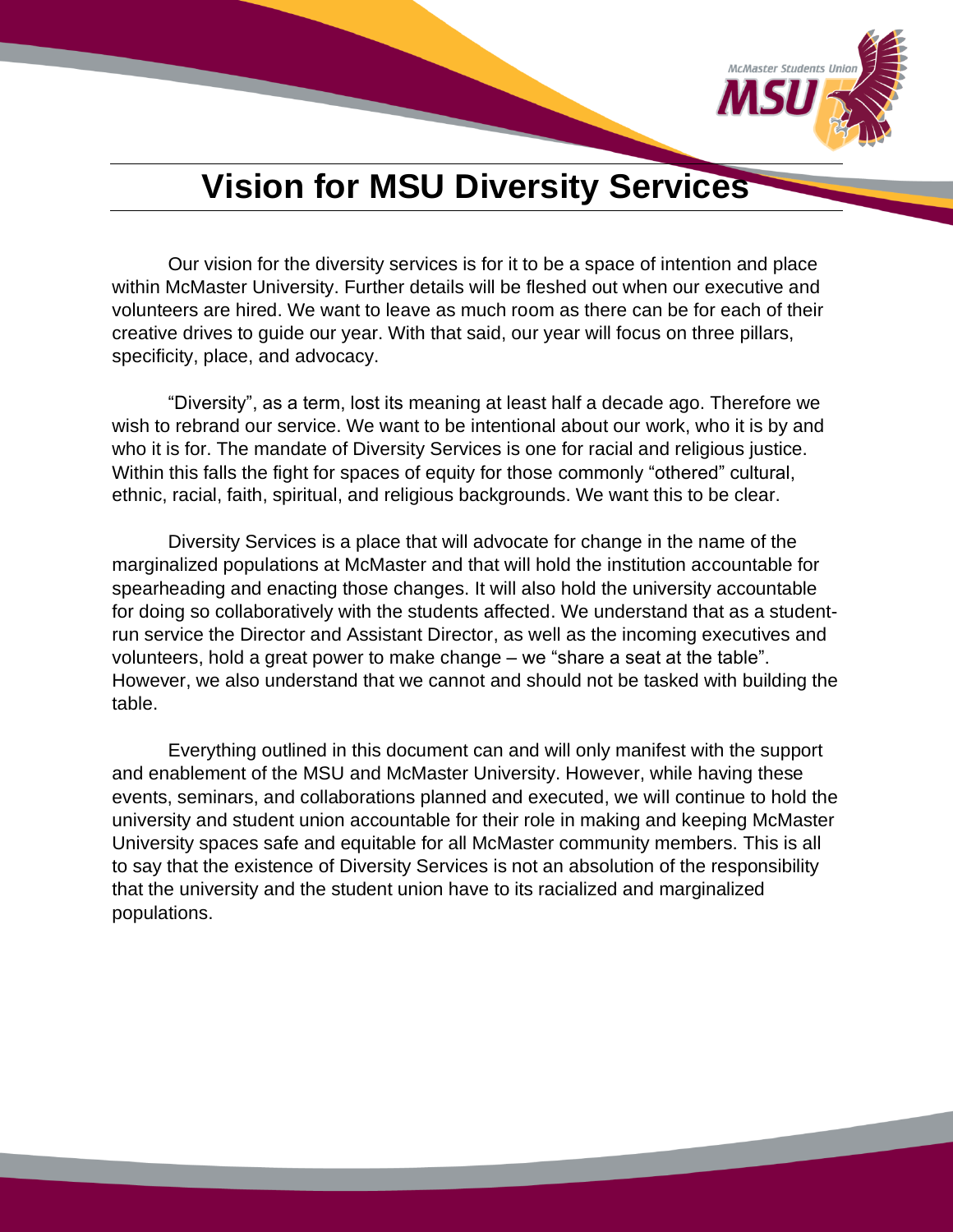

## **Projects/Events**

## **Continuous Activities**

<span id="page-4-1"></span><span id="page-4-0"></span>**Service goal/ objective:** Updating vision and branding. **Purpose** to ensure intentionality and accuracy. **Challenges** time and unanimity **Partners** Underground, MSU Communications

With the support of the MSU communications team, our promotional team will conduct a multi-phase plan to rebrand the service. This will include changing or expanding on the name, as well as modifying the logo to present a more updated overall look. The recently hired executive team has begun brainstorming names and the promotions coordinators, Kaitlin and Ronnie, have detailed a plan for in-team consultations. These phases will be communicated and updated during the Executive Board meetings with the intention of receiving feedback and keeping the Board in the loop.

**Service goal/objective:** Food Justice Guide **Purpose** Informational **Challenges** Working with the UG to produce a cohesive theme. **Partners** Underground, McMaster Food Collective Service

The Food Justice Guide is a project that the last resources and research executive begun and that the new executives have eagerly picked up. This guide is meant to be a resource for Service users on food justice as well as a point of collaboration with McMaster Food Collective Service. We are fortunate to have a portion of it already completed by the previous executive.

## **Repeating Projects/Events**

<span id="page-4-2"></span>**Service goal/ objective:** Community Circles **Purpose** Pilot peer support **Challenges** Training, logistics, branding, promotions **Partners** WGEN, PCC, SHEC, Maccess, Underground

This year we will be introducing peer support for the first time in the form of community circles. Community circles are virtual and physical (this option will only be available starting the winter semester) spaces for individuals to seek community support facilitated by Community Events Planning volunteers. These volunteers will be trained in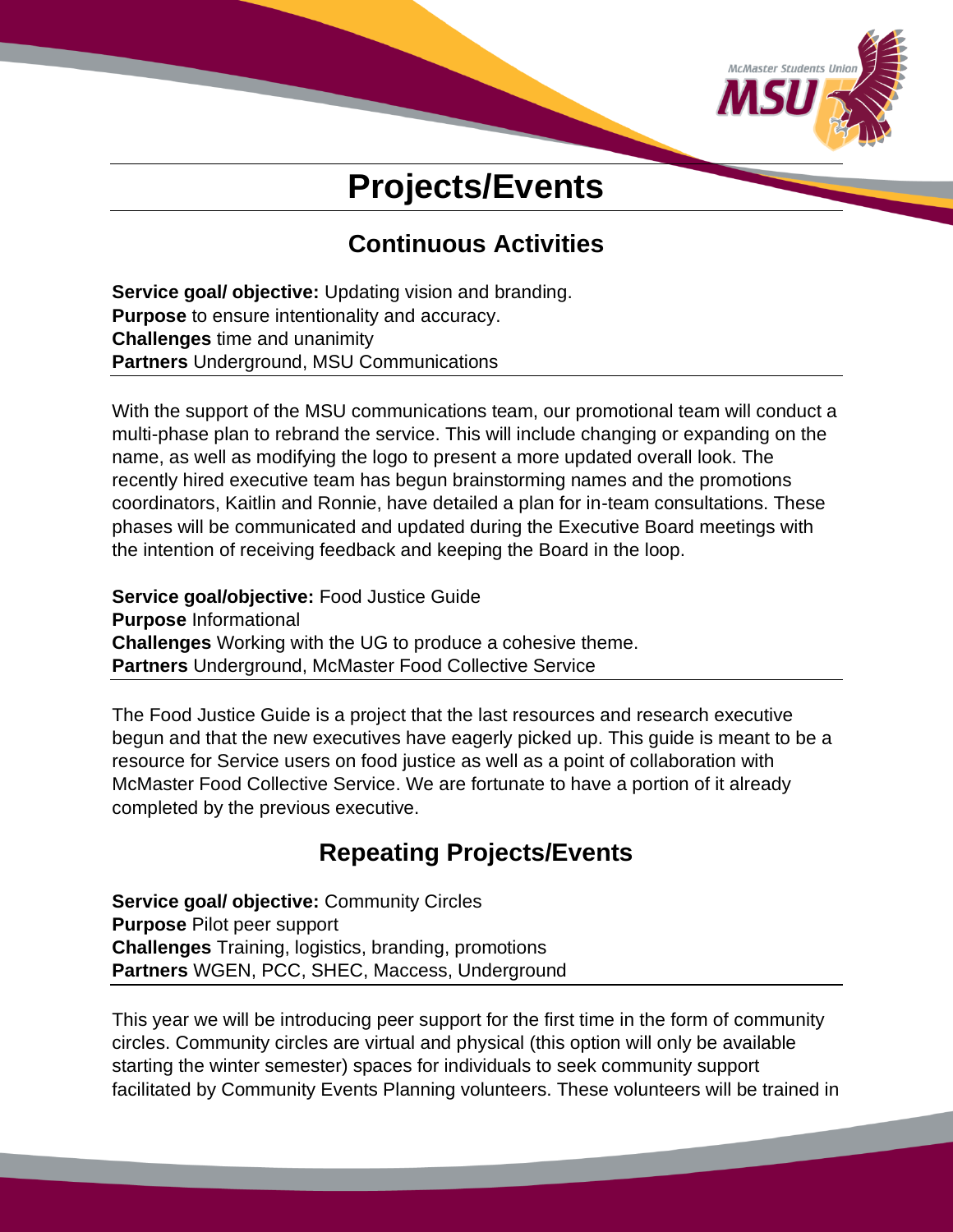

peer support and are part of the Community Events Planning committee. The plan thus far is to have two weekly recurring community circles closed for intersecting identities (example: black men & mental health, Muslim women, interracial & interreligious lovefocused community circles). We plan for three volunteers to be present at each community circle and if the case is that we do not have enough volunteers of the identity we seek to support, we will work in collaboration with volunteers of identity groups on campus. This will be an opportunity to connect more directly with service users as well as connect with the many identity groups on campus.

## **Annual Projects/Events**

<span id="page-5-0"></span>**Service goal/ objective:** Training material update **Purpose** Accuracy and relevance of training materials **Challenges** Scope, relevance, accuracy **Partners** EIO

The Assistant Director, Ilziba, is excited to be going through the training material and updating it with new, relevant resources for the volunteers. One of the goals with updating the training material is to better equip the volunteers to do their jobs and be great representatives of the Service within and outside of their roles. Since we will also be starting to offer peer support for the first time this year, a goal is to also have our Community Events Planning Committee volunteers trained in peer support and antioppressive practices.

**Service goal/ objective:** Non-Western approaches to healing and wellness seminar series **Purpose** Build inclusivity **Challenges** Scope, accuracy, finding speakers. **Partners** SHEC

A large event we want to host in collaboration with SHEC this year is one presenting Non-Western approaches to healing and wellness. This will be a seminar series with 3 different keynote speakers discuss various approaches to healing and wellness outside of the normative Western practices. This is an important collaboration to validate other practices that are often stigmatized and marginalized; many of which are commonly practiced by racialized and systematically oppressed folks. Special projects funding will likely be necessary to subsidize some of the cost although a portion of our annual campaign budget has been set aside to find this project (\$1,400).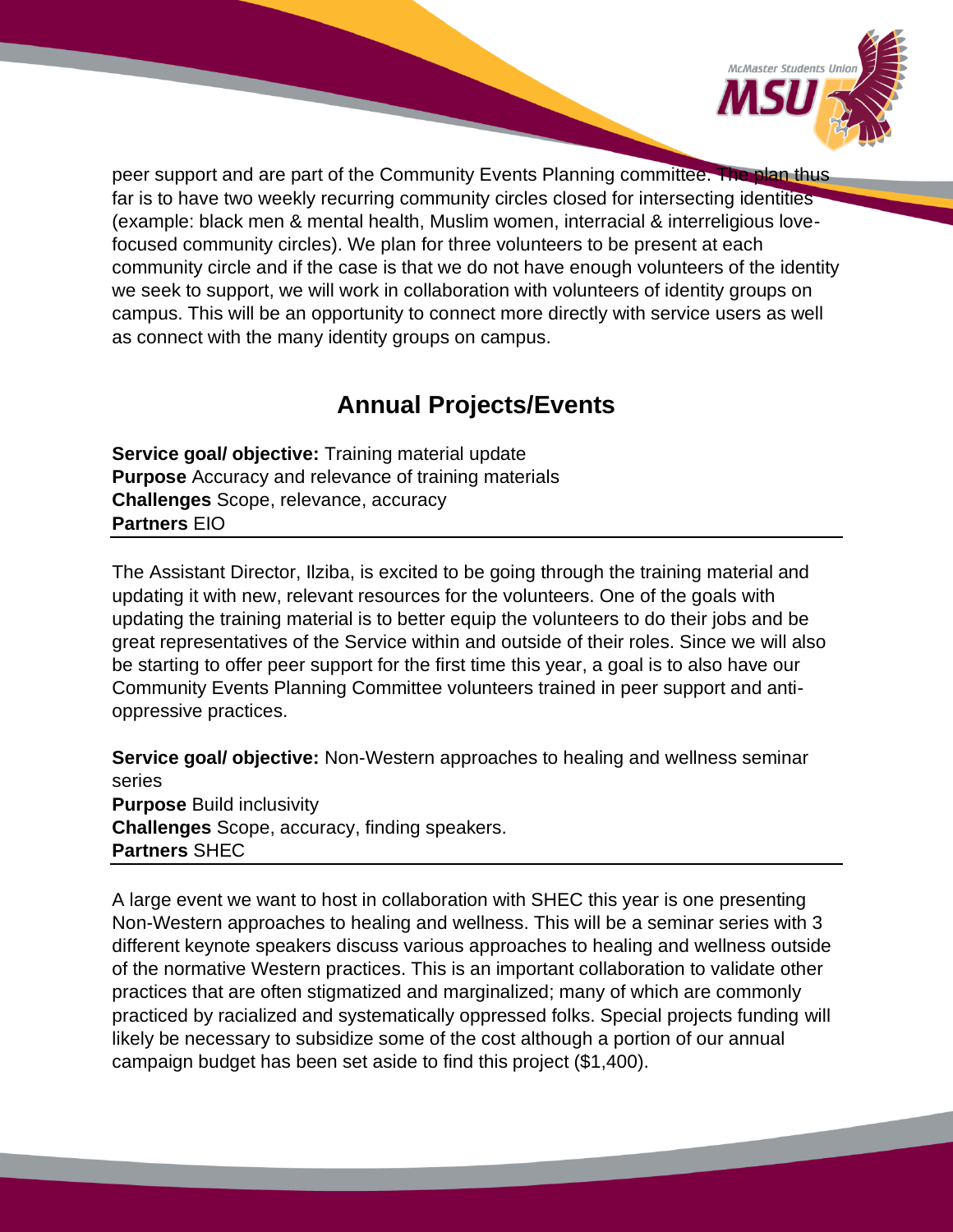

### **Other Projects/Events**

<span id="page-6-0"></span>**Service goal/ objective:** Liaison with different community partners **Purpose** Building relationships **Challenges** Non-response **Partners** McMaster Indigenous Health Movement, PANGEA, OPIRG, Blackspace McMaster, ACFAM McMaster Indigenous Student Community Alliance (MISCA)

A key part of our foundation for this year has been reaching out to identity-based groups on campus to identify areas in which the Service is falling behind and areas in which it is having a positive impact. It is important for Ilziba and myself to feel connected to the communities we are serving. We reached out early in the summer to the leaders of all of these groups, introducing ourselves and asking to meet for an introductory conversation. This has allowed us to build rapport with the student leaders and receive feedback. All in all, this creates a relationship in which students and student leaders can hold us accountable to the mission and vision of the Service.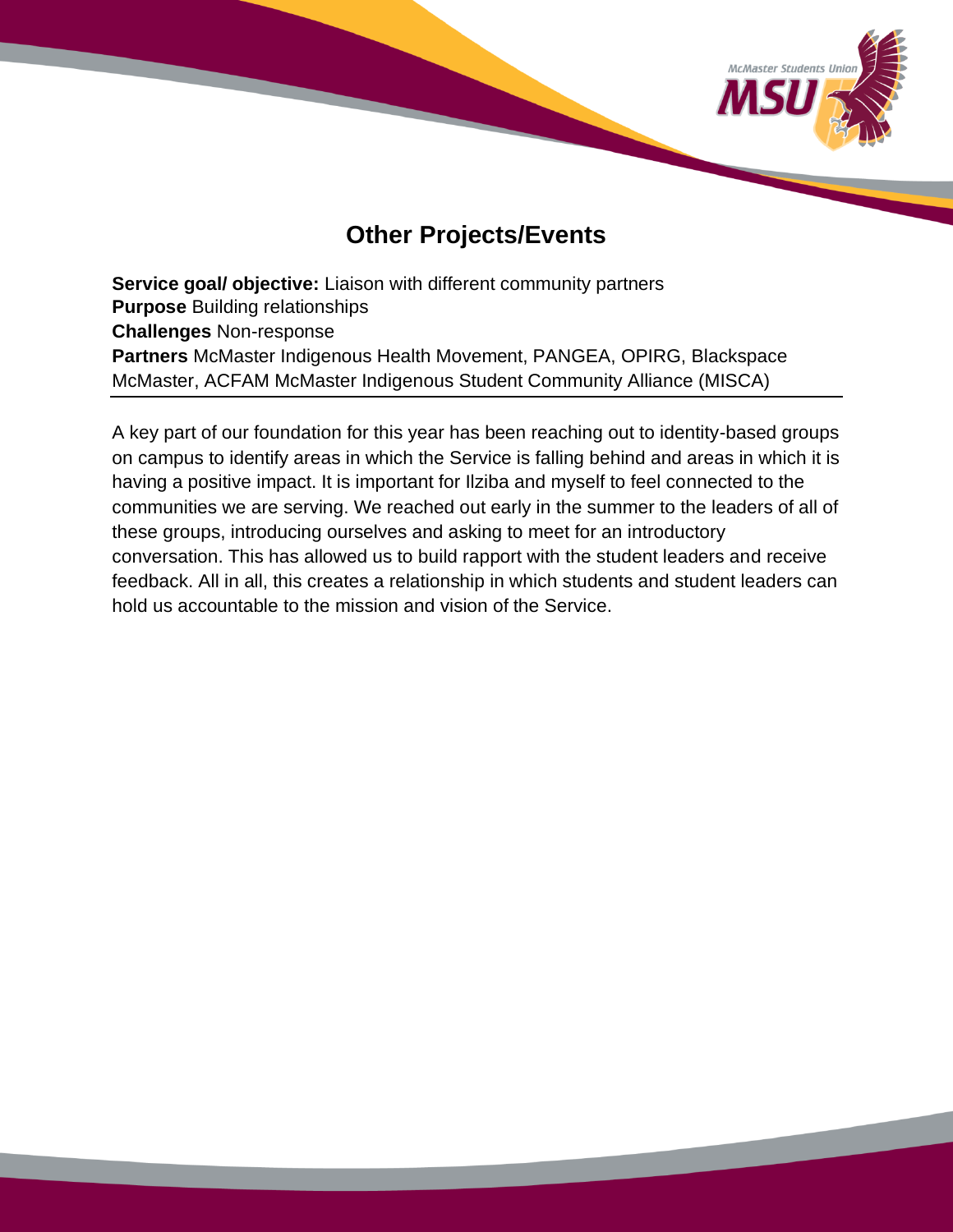

## **Project/Events Timeline**

## **Spring/Summer Term**

<span id="page-7-1"></span><span id="page-7-0"></span>**Service goal/ objective:** Hiring **Purpose** Team formation **Challenges** Not enough applications

**Partners** Underground, Human Resources

We will be hiring an executive team of 8 and foresee two committees of 7 people each all to give us a 24 people team for the year. Hiring will be promoted on Instagram, Facebook, and Twitter two weeks prior to the application deadline. Application review and interviews will be carried out two weeks following the deadline. We foresee having a full team of volunteers by August 25<sup>th</sup>.

We will make every effort to set up our new team with a strong foundation for the year. This entails having one-on-one meetings early on to

**Service goal/ objective:** Training material update

**Purpose** Accuracy and relevance of training materials

**Challenges** Scope, relevance, accuracy

**Partners** Equity and Inclusion Office

The Assistant Director, Ilziba, is excited to be going through the training material and updating it with new, relevant resources for the volunteers. One of the goals with updating the training material is to better equip the volunteers to do their jobs and be great representatives of the Service within and outside of their roles. Since we will also be starting to offer peer support for the first time this year, a goal is to also have our Community Events Planning Committee volunteers trained in peer support and antioppressive practices.

**Service goal/ objective:** Liaison with different community partners

**Purpose** Building relationships **Challenges** lack of operation in the summer = no contact

**Partners** McMaster Indigenous Health Movement, PANGEA, OPIRG, Blackspace McMaster, ACFAM McMaster Indigenous Student Community Alliance (MISCA), etc.

A key part of our foundation for this year has been reaching out to identity-based groups on campus to identify areas in which the Service is falling behind and areas in which it is having a positive impact. It is important for Ilziba and me to feel connected to the communities we are serving. We reached out early in the summer to the leaders of all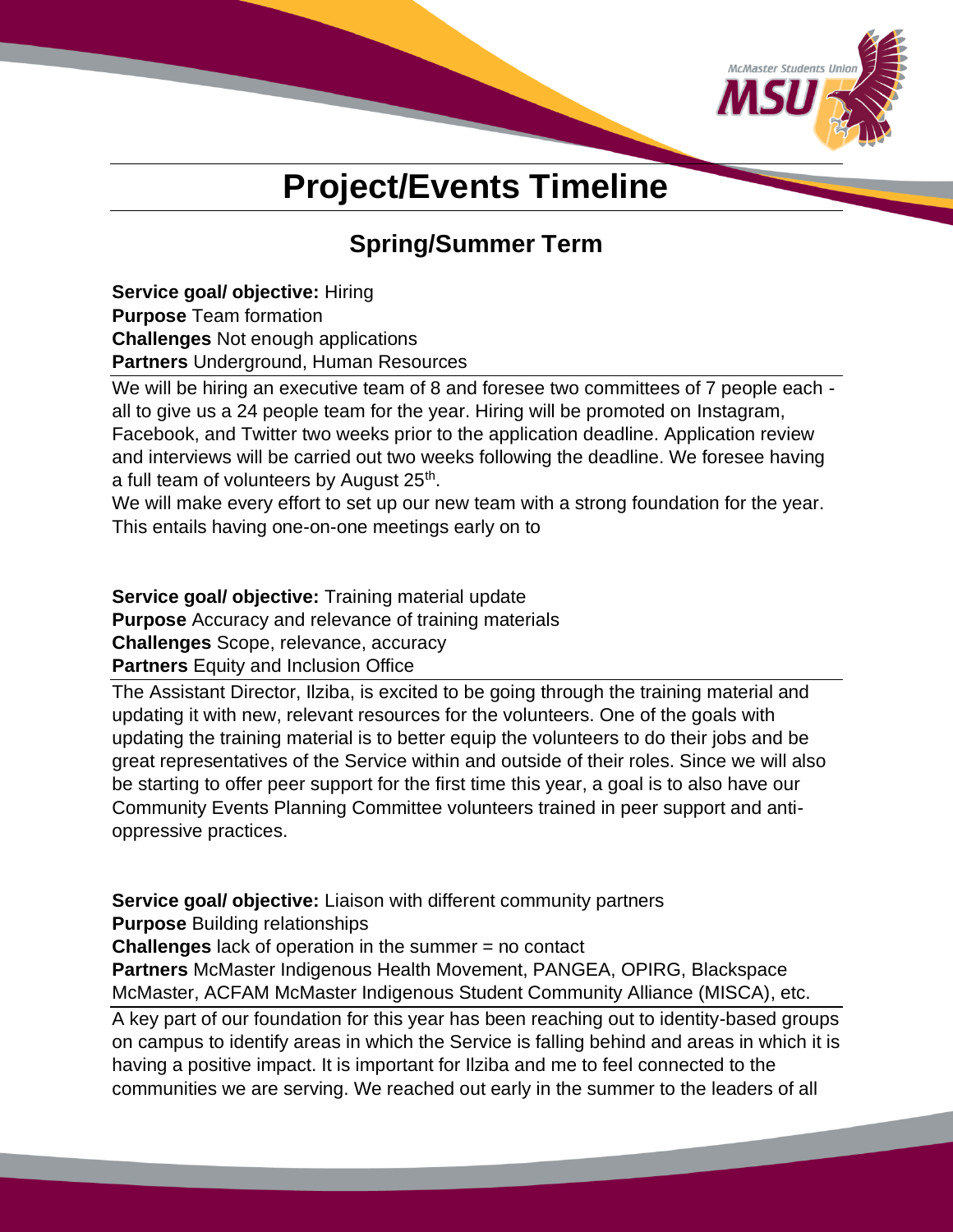

these groups, introducing ourselves and asking to meet for an introductory conversation. This has allowed us to build rapport with the student leaders and receive feedback. All in all, this creates a relationship in which students and student leaders can hold us accountable to the mission and vision of the Service.

## **Fall Term**

### <span id="page-8-0"></span>**September**

**Service goal/ objective:** Meet the Services. **Purpose** Introduce MSU Services to the new students. **Challenges** Engagement **Partners** With other peer support services

During welcome week, Peer Support Services (Maccess, WGEN, SHEC and PCC) will host an interactive zoom seminar hosted by the directors and assistant directors for students to learn about the Services and the types of supports and resources they offer. Engagement is planned to be optimized with incentives like prizes won through a remote Kahoot game. A portion of the event is to be funded using a special projects fund and/or from our annual campaigns budget.

### **October**

**Service goal/ objective: Cultural garb breakdown Purpose** Highlighting issues surrounding cultural appropriation. **Challenges** Engagement **Partners** N/A

This campaign is meant to dive deeper into the "why" of cultural appropriation. We foresee this being a virtual campaign that incorporates all our executive team members. Our research and resources executives will support the social and political committee put together information and infographics on the significance of cultural wear and specific cultural and religious clothing pieces. Our community events planning committee will facilitate conversations on cultural appropriation during their community circles as the promotions executives promotes these on our social media platforms. We have budgeted \$350 for the infographic.

### **November**

**Service goal/ objective:** Diversity, Culture, Faith & Disability campaign **Purpose** To explore and discuss the intersections of identity amongst disabled religious/faith-based/spiritual people.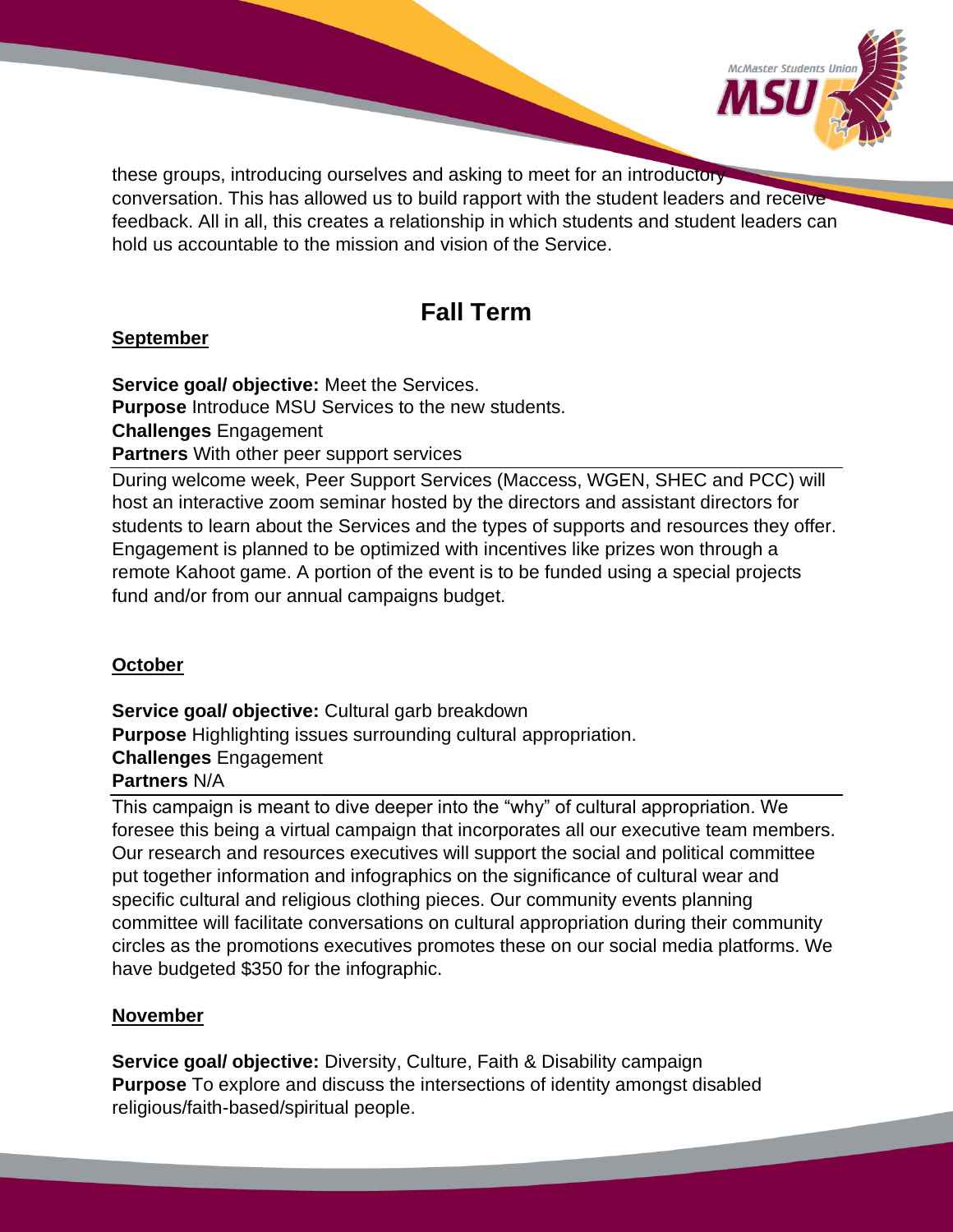

#### **Challenges** Engagement **Partners** Maccess and InterFaith Council

This will be a virtual campaign for which \$600 of our promotional budget has been set aside for the degree of content we want to put out with this campaign. The campaign will be a way of showcasing how disability is perceived and accommodated for across faiths, religions, and degrees of spirituality. Often, disability is addressed with severe ignorance and treated as a burden rooted in sin; this campaign will be a way of debunking myths relating to disability, religiosity, spirituality, and secularism. We will take the direction and act in more of a supportive role with maccess and the student interfaith council.

#### **December**

**Service goal/ objective:** plan for in-person programming **Purpose** To be prepared. **Challenges** Logistics **Partners** N/A

We want to take the entire month of December to finalize the foundation for in-person programming. That means setting up and decorating the physical safe® space, hiring a bridges coordinator, optimizing, and guaranteeing the accessibility of Bridges (there were notes left by the PTM of two years back that this was an issue). We will be needing the support of permanent MSU employees who have knowledge of in-person features of the services have operated in the past.

### **Winter Term**

#### <span id="page-9-0"></span>**January**

**Service goal/ objective:** Disability in Colour Campaign **Purpose** To highlight racialized disability justice activists' work. **Challenges** Engagement

**Partners** Maccess

A big event we have allotted \$1,400 of our annual campaigns budget to is this. Our wish is to collaborate on a virtual campaign. The event will be in collaboration with Maccess and host racialized disabled speaker to discuss an intersection of identity that is not often discussed but is essential in the discussion of intersectionality. We foresee there being three keynote speakers along with AOP training accessibility workshops happening during the week. This will be our Diversity Week theme of the year.

#### **February**